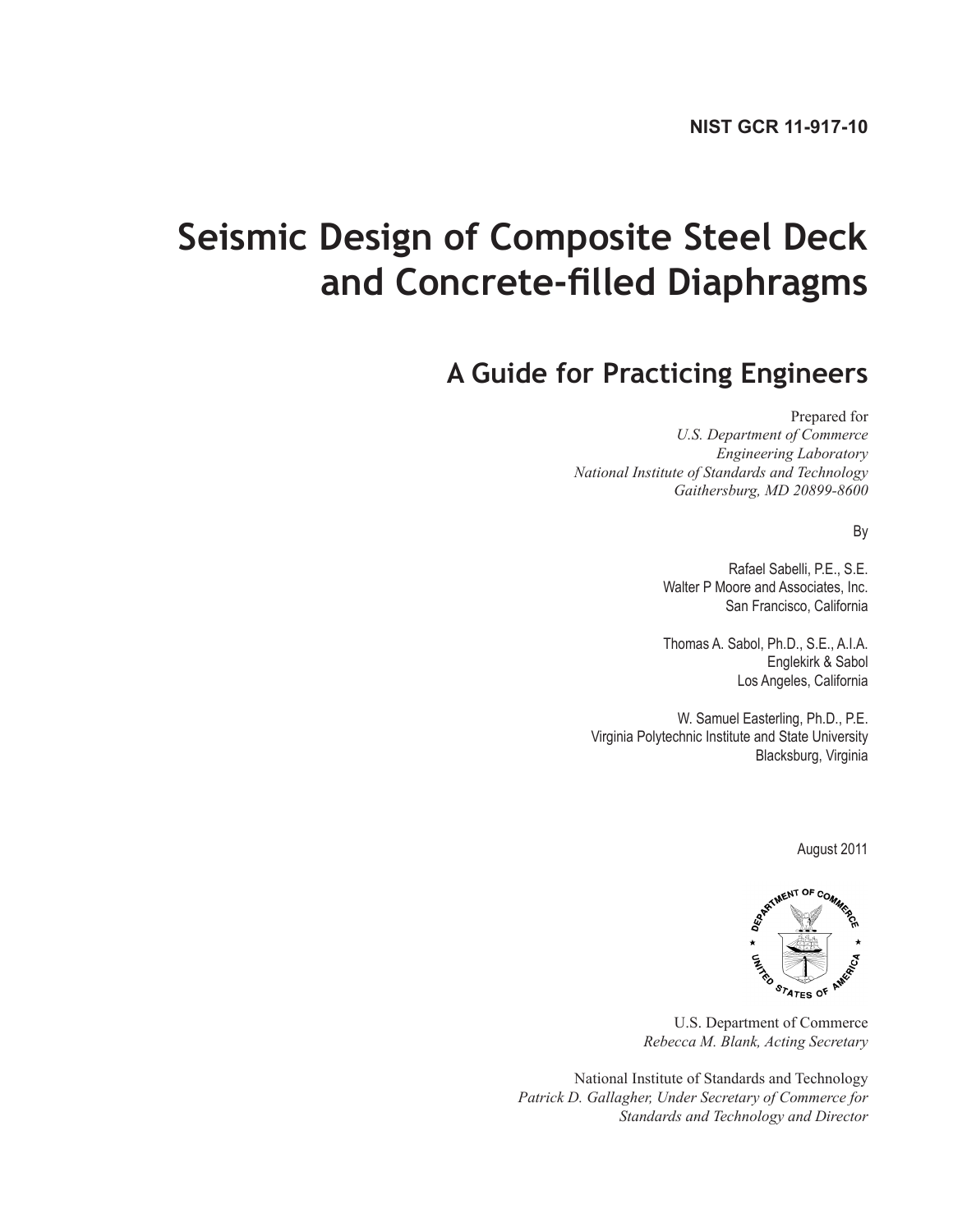### **Contents**

#### **Disclaimers**

This Technical Brief was prepared for the Engineering Laboratory of the National Institute of Standards and Technology (NIST) under the National Earthquake Hazards Reduction Program (NEHRP) Earthquake Structural and Engineering Research Contract SB134107CQ0019, Task Order 10253. The statements and conclusions contained herein are those of the authors and do not necessarily reflect the views and policies of NIST or the U.S. Government.

This report was produced by the NEHRP Consultants Joint Venture, a partnership of the Applied Technology Council (ATC) and the Consortium of Universities for Research in Earthquake Engineering (CUREE). While endeavoring to provide practical and accurate information, the NEHRP Consultants Joint Venture, the authors, and the reviewers assume no liability for, nor express or imply any warranty with regard to, the information contained herein. Users of the information contained in this report assume all liability arising from such use.

The policy of NIST is to use the International System of Units (metric units) in all of its publications. However, in North America in the construction and building materials industry, certain non-SI units are so widely used instead of SI units that it is more practical and less confusing to include measurement values for customary units only in this publication.

Cover photo – Steel deck prior to reinforced concrete placement.

#### How to Cite This Publication

Sabelli, Rafael, Sabol, Thomas A., and Easterling, Samuel W. (2011). "Seismic design of composite steel deck and concrete-filled diaphragms: A quide for practicing engineers," NEHRP Seismic Design Technical Brief No. 5, produced by the NEHRP Consultants Joint Venture, a partnership of the Applied Technology Council and the Consortium of Universities for Research in Earthquake Engineering, for the National Institute of Standards and Technology, Gaithersburg, MD, NIST GCR 11-917-10.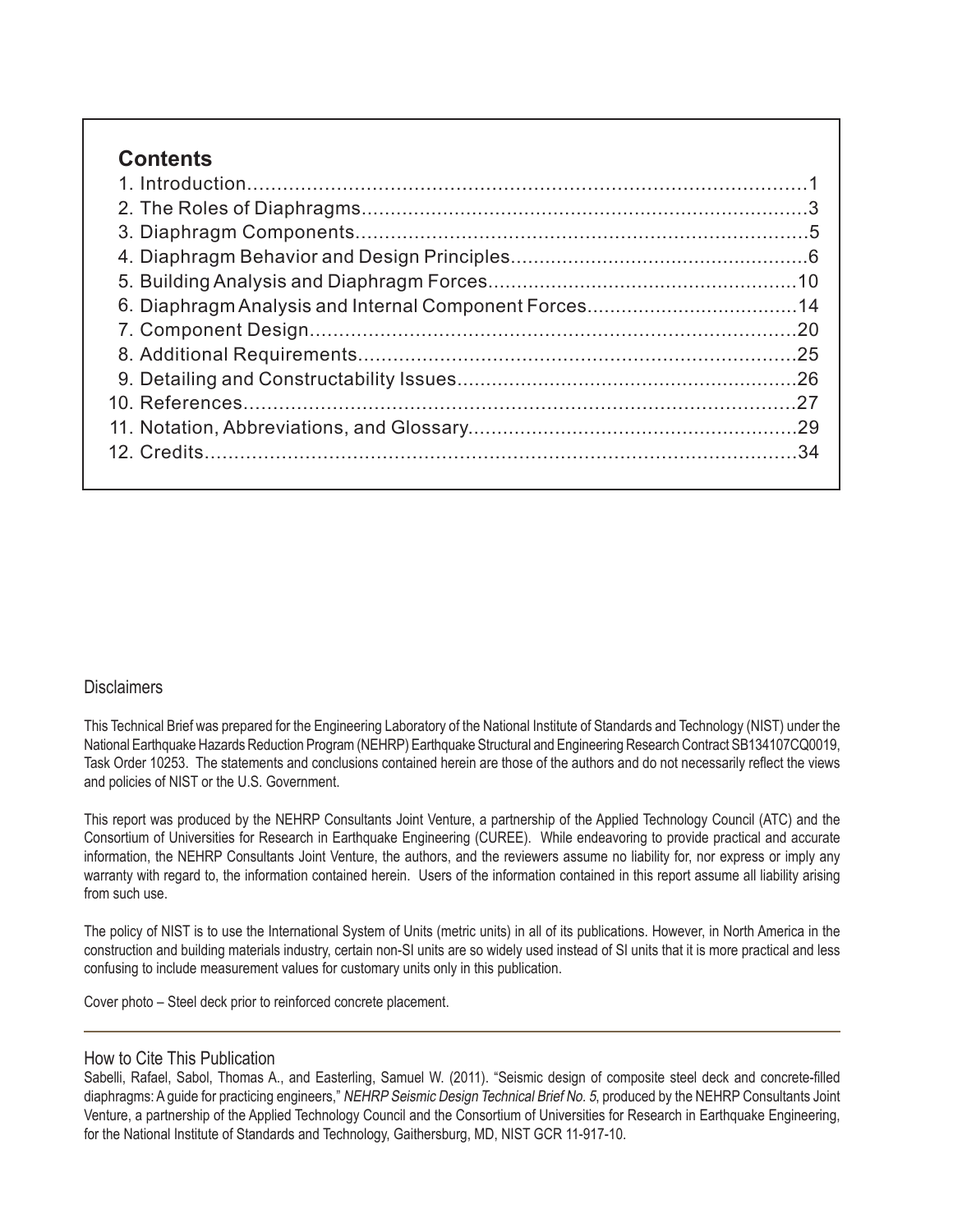### **1. Introduction**

Building structures are typically composed of horizontal spanning elements, such as beams and floor and roof decks; vertical elements, such as columns and walls; and foundation elements. Together these elements comprise an integral system that resists both vertical and lateral loads. Seismic design of building systems entails controlling the building displacements, typically by providing resistance to the inertial forces generated by the acceleration of the building mass. Often the great majority of the load is derived from the mass of the roof and floor systems themselves, and resistance is composed of a continuous lateral load path from these spanning elements to vertical elements that have lateral resistance (e.g., walls, braced frames, moment frames), which in turn deliver the forces to the foundation.

The first segment of this load path is composed of the diaphragm system. This system is typically conceived of as spanning horizontally between the vertical elements of the lateral load-resisting system. Without this element of the load path there would be no resistance to the movement of the distributed building mass, and thus large movements, and perhaps collapse, would result. Thus, diaphragms are a critical component of seismic design and must be properly designed to ensure adequate performance. Additionally, diaphragms serve a number of other functions in providing structural stability and resistance to lateral loads, as discussed in Section 2.

This Guide addresses the design of diaphragms composed of steel beams and steel deck with concrete fill. In passing, the Guide addresses some issues related to the design of diaphragms with non-composite (bare) steel deck, but a future Technical Brief devoted entirely to bare steel-deck diaphragms is anticipated.

The National Earthquake Hazards Reduction Program (NEHRP) Seismic Design Technical Brief No.3, *Seismic Design of Cast-in-Place Concrete Diaphragms, Chords, and Collectors*, includes a great deal of useful information on diaphragm design in general. In order to maximize the utility of this Technical Brief as a stand-alone design reference work, some material is duplicated here, however, this material is integrated with a treatment of conditions beyond the scope of the reinforced concrete diaphragm Technical Brief, such as semirigid and flexible diaphragms.

This Guide covers seismic design issues pertaining to Seismic Design Category B up through Seismic Design Category F. As Seismic Design Category A is exempt from seismic design, it is not specifically addressed, although many of the diaphragm analysis and design methods described herein are applicable to the design of diaphragms to resist wind forces and provide structural integrity in Seismic Design Category A buildings.

#### **Sidebars in the Guide**

Sidebars are used in this Guide to illustrate key points and to provide additional guidance on good practices and open issues in analysis, design, and construction.

#### **Items not covered in this document**

A number of important issues related to diaphragm design are not addressed in this document; these include:

- Formed concrete diaphragms on steel members (these are addressed in *Seismic Design Technical Brief No.3: Seismic Design of Cast-in-Place Concrete Diaphragms, Chords, and Collectors*);
- Out-of-plane wall support and design of subdiaphragms;
- Design of open-web joists as chords or collectors;
- Ramp issues in parking garages;
- Saw-tooth roofs and similar discontinuities;
- Detailed treatment of steel-deck only systems;
- Strut-and-tie analysis methods; and •
- Expansion joints and seismic separation issues. •

The design forces and analysis requirements for diaphragms are contained in ASCE/SEI 7-10 *Minimum Design Loads for Buildings and Other Structures* (ASCE 2010, herein referred to as ACSE 7). ASCE 7-10 is the latest published version of that standard, though in a particular case at the time a reader may consult this Guide, a jurisdiction may reference the previous (2005) edition in its code regulations. The forwardlooking approach here in this Guide will facilitate its use over the next several years, because ASCE 7-10 has been adopted into the 2012 edition of the *International Building Code* (IBC 2012, herein referred to as IBC), which establishes general regulations for buildings. The 2012 IBC adoption of ASCE 7-10 has no modifications relevant to composite or concretefilled steel deck diaphragm design.